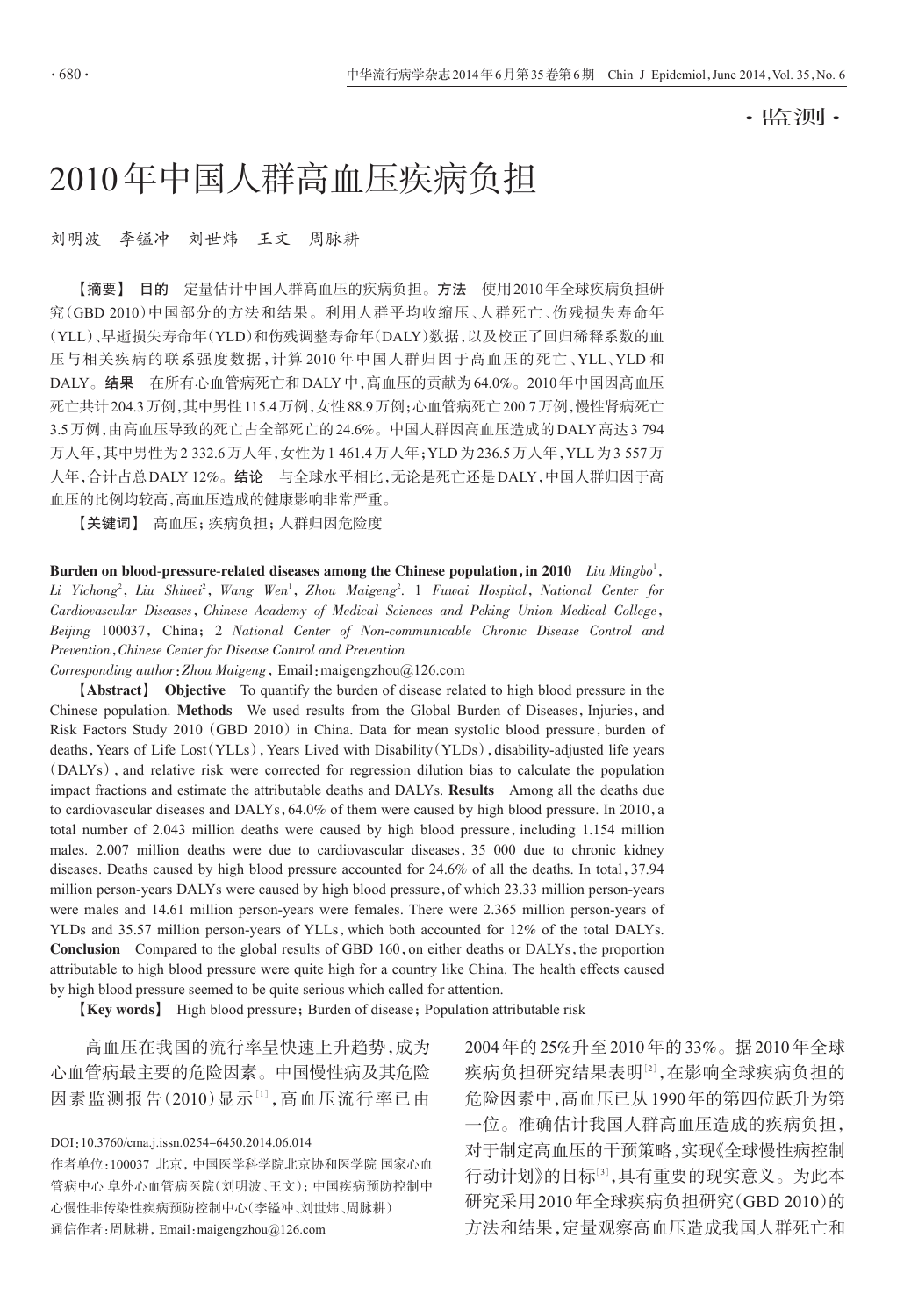寿命损失,确定高血压影响的重点疾病和人群,为其 防控提供依据。

# 资料与方法

本研究使用 GBD 2010 中国部分的方法和结 果。采用人群归因危险度估计高血压造成的死亡和 疾病负担。人群归因危险度是对实际人群中危险因 素暴露的分布与理论最小分布比较,如人群中危险 因素暴露降低到理论最小分布,估计疾病或死亡降 低的比例。其中使用的主要数据为血压暴露水平、 血压与相关疾病的联系强度以及人群疾病负担。

1. 高血压影响的相关疾病:主要包括心脑血管 疾病和慢性肾病[疾病名称和ICD-10:缺血性心脏 病(I20-I25)、脑血管疾病(I60-I63,I65-I67,I69.0, I69.1,I69.2,I69.3)、高血压心脏病(I11)、其他心血 管疾病(I00,I01,I02.0,I02.9,I05-I09,I27-I28) (不 包 括 I27.1),I30-I32(不 包 括 I31.2,I31.3), I33-I40,I42,I47,I48,I70.2,I70.8,I71-I73,I77-I80, I82-I84,I86-I98,G45、慢 性 肾 病(E10.2,E11.2, E12.2, E13.2, I12.0, I12.9, I13.1, I13.2, I13.9,  $N02-N07,N15.0)$ <sub>。</sub>

2. 数据来源 : 均来自 GBD 2010½4」。通过文献 检索和数据库查询,获得各国分年龄组、分性别的 SBP数据;检索世界各国有关血压和相关疾病的前 瞻性研究文献获得血压和相关疾病联系强度的数 据;从 GBD 2010 中对中国的估计获得人群疾病负 担数据[5], 包括死因别死亡、伤残损失寿命年 (YLL)、早逝损失寿命年(YLD)和伤残调整寿命年  $(DALY)$ <sub>。</sub>

由于部分国家和地区无 SBP 数据或数据不完 整,为使各国数据间具有方法学的可比性,本研究采 用 Bayesian hierarchical regression 模型对各国分年 龄、分性别的血压水平及其可信区间进行估计[<sup>6</sup>] 。 而血压和相关疾病的联系强度,则源自前瞻性研 究的汇总分析[<sup>7</sup>-9] ,并校正可能存在的回归稀释效 应[<sup>10</sup>,11] ,避免低估高血压与死亡的联系强度。在计 算高血压造成的疾病负担时,需要比较现实人群血 压分布和理论最小分布,观察现实人群中血压分布 造成的超额死亡和疾病负担。本研究对血压理论 最小分布的确定是基于:①前瞻性研究中,血压为 理论最小分布时,人群心脑血管病的死亡风险最 低;②现实人群中,血压为理论最小分布时,人群心 脑血管病的患病率最低。本研究确定 110~115  $(s=6)$ mmHg 为理论最小分布 $^{[2]}$ 。

3. \n
$$
\mathcal{A} \mathbb{H} \boxtimes \widehat{\mathbb{E}} \cong \bigcup_{x=0}^m \mathbb{R}R(x)P1(x)dx - \int_{x=0}^m \mathbb{R}R(x)P2(x)dx
$$
\n
$$
\mathcal{A} \mathcal{A} \mathbb{H} = \frac{\int_{x=0}^m \mathbb{R}R(x)P1(x)dx}{\int_{x=0}^m \mathbb{R}R(x)P1(x)dx}
$$

式 中 PAF 为 人 群 影 响 分 值(population impact fraction); $RR(x)$ 是暴露水平为 $X$ 的相对危险度 (relative risk at exposure level X);  $P1(x)$  为人群暴露 分布(population distribution of exposure);  $P2(x)$  为 暴 露 的 反 事 实 分 布(counterfactual distribution of exposure);m 为最大暴露水平(maximum exposure level)。计算出高血压的人群归因危险度后,再利用 人群归因危险度乘以人群中相关疾病的死亡和 DALY,计算出归因与高血压的死亡和DALY,并估 计高血压造成的死亡和寿命损失占总死亡和总寿命 损失的比例。

### 结 果

1. 高血压死亡人群归因危险度:我国因高血压 造成的死亡占全部死亡的 24.6%,占慢性病死亡的 29.1%。在所有心血管病死亡中,64.0%是由高血压 造成的,其中 87.3%的高血压心脏病死亡、70.8%的 脑卒中死亡、54.3%的缺血性心脏病死亡和41.2%的 其他心血管疾病死亡归因于高血压。慢性肾病死亡 有43.0%归因于高血压。不同疾病的PAF在各年龄 组的顺位略有差异,心血管病死亡的归因危险度以 50~59 岁组最高,≥70 岁组次之,15~49 岁组最 低。慢性肾病则是≥70 岁组最高,50~59 岁组次 之,15~49 岁组最低;而不同性别间的差异无统计 学意义(表1)。

2. 高血压死亡人数:2010年我国因高血压死亡 共计204.3(其中男性115.4,女性88.9)万人;心血管 病死亡200.7万人,慢性肾病死亡3.5万人。在心血 管病死亡中,脑血管病和缺血性心脏病所占比例超过 80%,死亡人数分别为112.3万和51.5万;高血压心脏 病死亡15.1万人,其他心血管病死亡11.9万人。无论 男性还是女性,均表现为≥70 岁组死亡人数最高, 50~69岁组次之,15~49岁组最低(表2和图1)。

3. 高血压疾病负担:2010年我国人群因高血压造 成的DALY高达3 794.0万人年,占总DALY的12%, 其中YLD为236.5万人年,YLL为3 557.5万人年,分 别占总YLD和总YLL的1.9%和18.5%。高血压造成 的DALY占心血管病总DALY的63.5%,高血压造成 的YLD和YLL占心血管病YLD和YLL的50.1%和 64.5%,是心血管病负担的首位危险因素(表3)。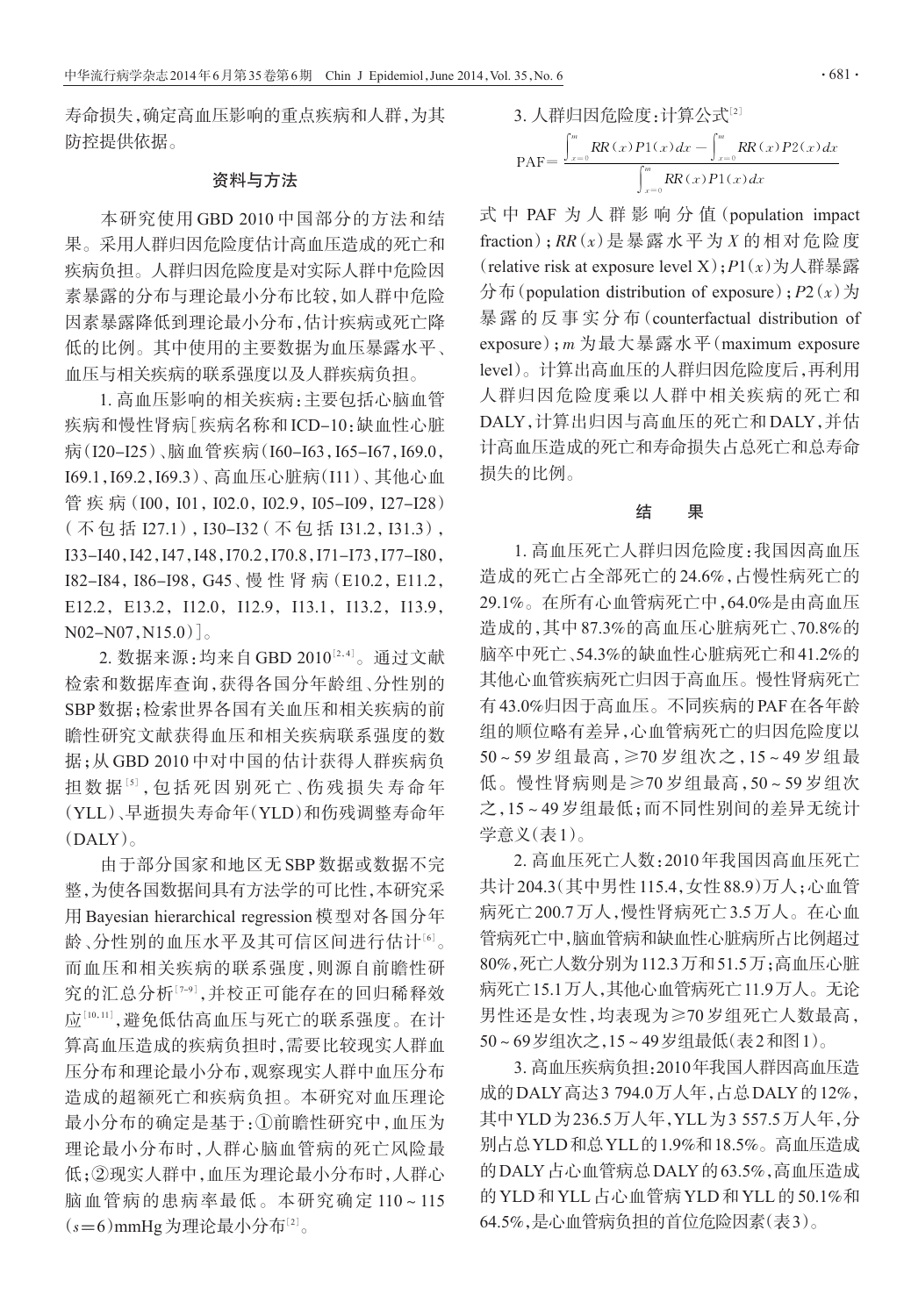表1 2010年我国分性别、年龄别高血压所致死亡的归因危险度(%)

| 病<br>疾 |           |       | 男性年龄组(岁)  |      | 女性年龄组(岁)  |           |           |      | 合<br>计    |           |                |      |
|--------|-----------|-------|-----------|------|-----------|-----------|-----------|------|-----------|-----------|----------------|------|
|        | $15 \sim$ | $50-$ | $\geq 70$ | 合计   | $15 \sim$ | $50 \sim$ | $\geq 70$ | 合计   | $15 \sim$ | $50 \sim$ | $\geqslant$ 70 | 合计   |
| 缺血性心脏病 | 49.9      | 61.1  | 51.5      | 54.5 | 43.4      | 61.5      | 52.5      | 54.0 | 48.2      | 61.3      | 52.0           | 54.3 |
| 脑血管病   | 68.7      | 78.1  | 67.4      | 71.1 | 63.3      | 78.8      | 68.3      | 70.5 | 66.9      | 78.3      | 67.8           | 70.8 |
| 高血压心脏病 | 85.2      | 92.5  | 84.9      | 87.2 | 80.2      | 93.1      | 86.1      | 87.4 | 83.5      | 92.7      | 85.5           | 87.3 |
| 其他心血管病 | 33.8      | 48.3  | 41.7      | 42.2 | 25.6      | 44.3      | 41.2      | 40.1 | 31.1      | 46.8      | 41.4           | 41.2 |
| 慢性肾病   | 20.6      | 43.7  | 52.9      | 42.1 | 18.2      | 43.2      | 55.4      | 44.2 | 19.7      | 43.5      | 54.1           | 43.0 |
| 心血管病合计 | 55.9      | 71.0  | 61.7      | 64.3 | 50.7      | 71.2      | 62.1      | 63.6 | 54.3      | 71.1      | 61.9           | 64.0 |
| 慢性病    | 18.1      | 27.7  | 30.5      | 27.9 | 13.6      | 28.4      | 34.4      | 30.8 | 16.5      | 27.9      | 32.3           | 29.1 |
| 全部死亡   | 9.8       | 24.4  | 28.2      | 23.2 | 9.0       | 25.5      | 31.5      | 26.7 | 9.5       | 24.8      | 29.8           | 24.6 |

表2 2010年我国高血压造成的分性别、年龄别、死因别的死亡人数(万人)

| 病<br>疾 | 男性年龄组(岁)  |           |           |       | 女性年龄组(岁)  |           |                |      | 合<br>计    |           |                |       |
|--------|-----------|-----------|-----------|-------|-----------|-----------|----------------|------|-----------|-----------|----------------|-------|
|        | $15 \sim$ | $50 \sim$ | $\geq 70$ | 合计    | $15 \sim$ | $50 \sim$ | $\geqslant$ 70 | 合计   | $15 \sim$ | $50 \sim$ | $\geqslant$ 70 | 合计    |
| 慢性病    | 7.4       | 42.7      | 65.2      | 115.4 | 3.0       | 22.3      | 63.5           | 88.9 | 10.5      | 65.1      | 128.7          | 204.3 |
| 心血管病   | 7.2       | 42.0      | 64.2      | 113.4 | 2.9       | 21.8      | 62.6           | 87.4 | 10.1      | 63.8      | 126.8          | 200.7 |
| 缺血性心脏病 | 2.3       | 10.8      | 16.1      | 29.1  | 0.7       | 5.1       | 16.6           | 22.4 | 2.9       | 15.9      | 32.7           | 51.5  |
| 脑血管病   | 3.8       | 26.0      | 39.7      | 69.4  | 1.8       | 13.7      | 37.4           | 52.9 | 5.5       | 39.7      | 77.1           | 122.3 |
| 高血压心脏病 | 0.4       | 2.6       | 5.2       | 8.2   | 0.2       | 1.5       | 5.2            | 6.9  | 0.5       | 4.2       | 10.4           | 15.1  |
| 其他心血管病 | 0.8       | 2.6       | 3.2       | 6.6   | 0.3       | 1.4       | 3.5            | 5.2  | 1.1       | 4.0       | 6.7            | 11.9  |
| 慢性肾病   | 0.2       | 0.7       | 1.0       | 2.0   | 0.1       | 0.5       | 0.9            | 1.6  | 0.3       | 1.3       | 1.9            | 3.5   |
| 计<br>습 | 7.4       | 42.7      | 65.2      | 115.4 | 3.0       | 22.3      | 63.5           | 88.9 | 10.5      | 65.1      | 128.7          | 204.3 |



图1 2010年我国人群归因于高血压的分性别、 分年龄组死亡人数

在高血压所致的DALY中,男性为2 332.6万人 年,女性为 1 461.4 万人年,各年龄组均为男性高于 女性,在低年龄组尤为明显。不同性别内的年龄分 布稍有差异,男性的 DALY 以 50~69 岁组最高,而 女性以≥70岁组最高(图2)。

# 讨 论

本研究数据来源于 GBD 2010 中国部分的结 果。较之以往的疾病负担和归因危险因素研究, GBD 2010在方法学方面做了较大改进。如在高血 压导致疾病负担部分[<sup>2</sup>] :①高血压相关疾病中增加 了慢性肾病;②在估计各国血压暴露水平方面,采用 了建立Bayesian hierarchical regression模型的方法,



图2 2010年我国人群归因于高血压的分性别、 分年龄组DALY

尽量考虑时空两方面因素,并尽可能将相关协变量 纳入分析,以降低估计的误差;③关于高血压和相关 疾病的联系强度(RR值),来源于中国的前瞻性研究 和邻近国家或地区的研究,且调整了可能存在的回 归稀释效应;④采用更全面的文献回顾选择人群血 压最小理论值分布,考虑到即使 SBP 在 115 mmHg 以下,仍然会对心血管疾病产生影响,因此本研究将 血压理论最小分布值设定为110~115(s=6)mmHg, 以使估计的结果更为准确。

本研究发现,我国 87%的高血压心脏病死亡、 71%的脑卒中死亡、54%的缺血性心脏病死亡、41% 的其他心血管病死亡以及43%的慢性肾病死亡均归 因于高血压。2010 年我国因高血压死亡达 204 万